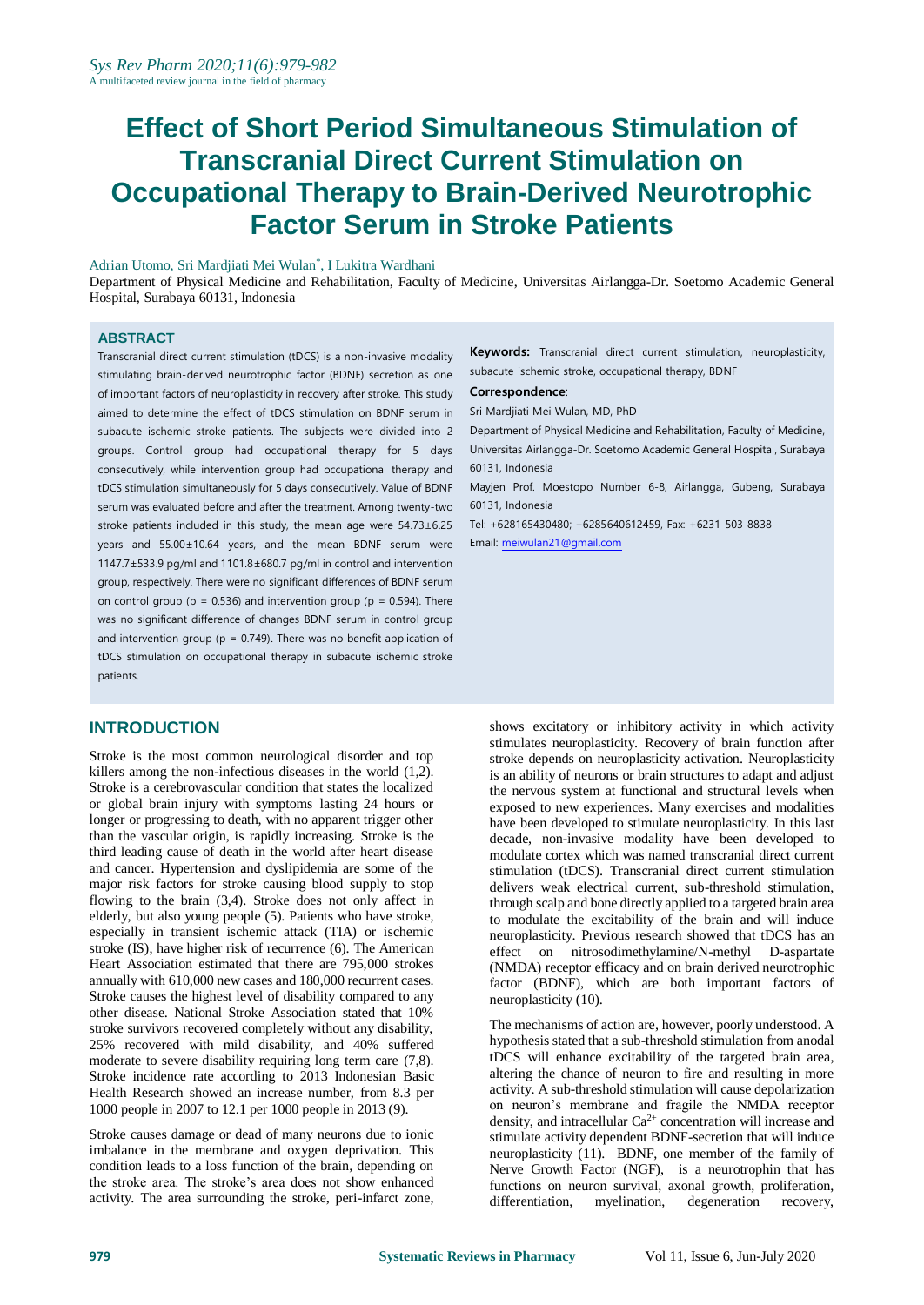regeneration, and neuroplasticity (12,13). Through utilizing a high-capacity saturable active transportation network, BDNF could cross the blood-brain barrier. Many researches showed strong correlation between BDNF serum and cortical and hippocampal BDNF expression (14,15).

Many researches have investigated the effect of tDCS to BDNF serum level in animals with stroke, especially rat, but rare in human (16). Many studies have been done, and no serious side effects have occurred. Slight itching under the electrode, fatigue, nausea, and headache have been reported in a minority of cases in a series of more than 550 subjects. Retinal phosphenes can be perceived at the start and end of stimulation especially with frontopolar electrode position (17). This study was performed to evaluate whether there was any differences in BDNF serum levels, as a neuroplasticity factor, after 5 days tDCS stimulation.

#### **MATERIALS AND METHODS**

An experimental study enrolled in subacute ischemic stroke patients with a randomized control group design. The subjects of this study were 22 subacute ischemic stroke patients from Rehabilitation Medicine Outpatient Clinic, Dr. Soetomo Academic General Hospital, Surabaya, Indonesia appropriate the inclusion criteria. Inclusion criteria were subacute ischemic stroke, hemiparesis, could understand instruction, manual muscle test 0-4, no severe cardiac disease, good static and dynamic sitting balance, agree to be the subject and follow the protocol by signing the informed consent. Exclusion criteria were uncontrolled hypertension, visuospatial disturbance, hemineglect, aphasia, apraxia, using metal implant, pace maker or hearing aid device and presence of head skin lesion. Drop out criteria of the subject were discontinuing the programs once and unwilling to continue the programs.

Subjects was randomized to determine whether the subject include the control or intervention group. Subjects were divided into 2 groups. The first group had occupational therapy and tDCS simultaneously with current 2 mA (intervention group) for 5 days consecutively, and the second group had only occupational therapy (control group) for 5 days consecutively. BDNF serum was measured before and after the treatment between 7-9 a.m. A continuous current electric stimulator (Caputron Activa Dose II, Gilroy, USA) attached to a pair using sponge electrodes in saline-soaked sponge electrodes  $(5 \text{ cm}^2 \text{ x } 5 \text{ cm}^2)$  was used to induce transcranial direct current stimulation (2 mA, 20 min). The active anodal electrode was placed on premotor cortex area (PMC). Premotor cortex area was defined as being 2.5 cm anterior to M1 motor area. In relation to the international framework 10- 20 electroencephalogram (EEG), M1 is the main region for motor cortex (C3 or C4). The anode was placed on the affected hemisphere and the reference electrode on the supraorbital region in the contralateral hemisphere (18).

BDNF in ELISA sandwiches was found under guidance of the manufacturer (Human BDNF ELISA Kit, Elabscience Biotechnology, USA). The detection range was 31.25-2000 pg/ml. Statistical analysis was conducted using the Statistical Package for Social Sciences (SPSS version 20.0). The characteristics baseline were compared using Fisher's exact test and independent sample t-test. We evaluated the differences of BDNF serum level before and after the treatment of both groups, if the data were normal distributed we use paired sample t test but if the data were distributed abnormally we use Wilcoxon test. We also compared between-group differences (delta) of BDNF serum levels using independent sample t test. The differences were considered statically significant at  $p < 0.05$ . All study subject had signed the informed consent form and this study had ethical clearance from the ethical committee of Dr. Soetomo Academic General Hospital, Surabaya.

# **RESULTS**

All 22 subjects completed the sessions and study protocol. None of the subjects reported any adverse effects during or after the electrical stimulation. Table 1 presents the sociodemographic characteristic of subject. The mean age were  $54.73\pm6.25$  years and  $55.00\pm10.64$  years, and the mean BDNF serum were 1147.7±533.9 pg/ml and 1101.8±680.7 pg/ml in control and intervention group, respectively. The homogeneity test of subjects' characteristics of age, sex, and BDNF serum level before treatment between control and intervention group found no significant differences; thus they did not influence the result of the study.

**Table 1:** Sociodemographic characteristic of subjects at baseline

| <b>Characteristics</b>   | Control group      | Intervention group | <i>p</i> value |
|--------------------------|--------------------|--------------------|----------------|
| Age (year)               |                    |                    |                |
| $Mean \pm SD$            | $54.73 + 6.25$     | $55.00 \pm 10.64$  | $0.942*$       |
| Sex                      |                    |                    | $0.659**$      |
| Male $(N)$               |                    | 6                  |                |
| Female (N)               |                    |                    |                |
| BDNF serum (Pre) (pg/ml) |                    |                    |                |
| $Mean \pm SD$            | $1147.7 \pm 533.9$ | $1101.8 \pm 680.7$ | $0.862*$       |

\*Independent sample t test; \*\* Fisher's Exact test.

Table 2 shows there are no significant differences of BDNF serum level before and after treatment, either in control group ( $p = 0.536$ ) nor intervention group ( $p = 0.594$ ). The delta BDNF serum levels of control groups was -44.1±539.06 pg/ml and intervention group  $-127.4 \pm 659.27$  pg/ml (p = 0.749).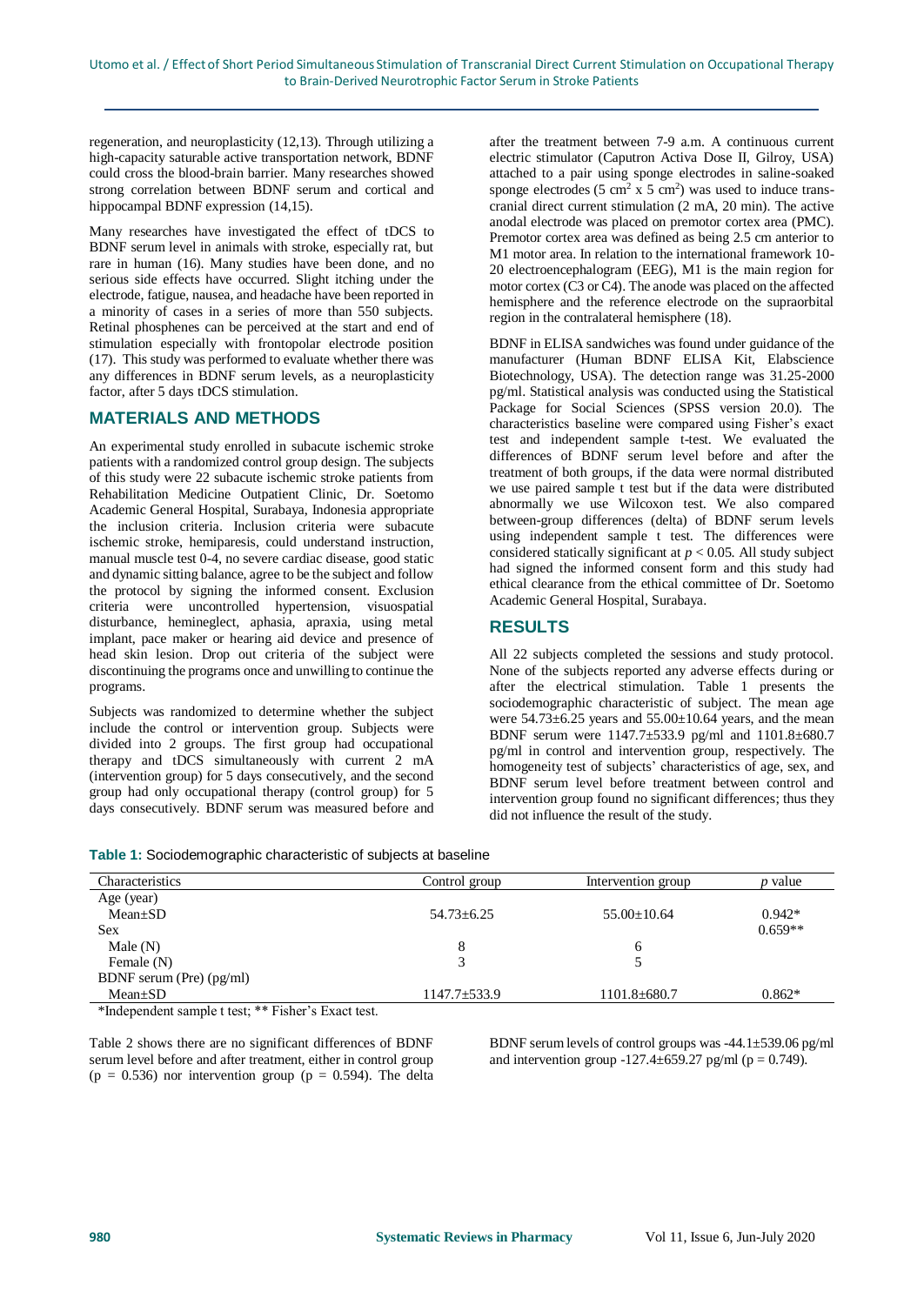|                | Control                          |          | Intervention     | <i>p</i> value |  |
|----------------|----------------------------------|----------|------------------|----------------|--|
| $BDNF$ (pg/ml) | $Mean+SD$                        | $0.536*$ | $Mean+SD$        | $0.594**$      |  |
| <b>Before</b>  | 1147.7±533.9<br>$1101.8 + 598.5$ |          |                  |                |  |
| After          | 1020.2±473.2                     |          | $1057.7 + 680.7$ |                |  |

| Table 2: BDNF serum levels of control and intervention group before and after treatment |  |  |  |  |
|-----------------------------------------------------------------------------------------|--|--|--|--|
|-----------------------------------------------------------------------------------------|--|--|--|--|

**\*** Paired sample t test **, \*\*** Wilcoxon test; Sig: *p* <0.05

# **DISCUSSION**

The present study showed application of tDCS stimulation on occupational therapy to subacute ischemic stroke patients for 5 days consecutively did not make any differences in value of BDNF serum. There were no significant differences on BDNF serum after the treatment in both groups was reported in this study. There was no cellular and molecular adaption yet due to short treatment. Another study reported no increment on BDNF serum after 30 minutes exercise using static cycle, while Ferreira said no increment on BDNF serum either after 30 minutes treadmill exercise on rats. There is an increase of BDNF serum after having adaptation with aerobic exercise, moderate intensity for 5 weeks using static cycle (19,20). These studies indicated that exercise in a long time with specific intensity would increase BDNF serum. A previous study was conducted in 7 stroke patients with chronic aphasia using real bihemispheric tDCS intensity 2 mA for 20 minutes with speech therapy for 1.5 hours, 5 times/week for 2 weeks. The BDNF serum level was evaluated three times: before treatment, soon after complete treatment, and one week after the last treatment. There were no differences in BDNF serum value on each evaluation time (21).

Recovery of oxygen perfusion and nutrition in brain is not followed by the increase of BDNF serum. The intimate contact between blood vessels, neurons and glia is a unique feature of brain circulation. In a network named the "neurovascular unit", neurons, glia, and vascular cells are related in case of their structures and functions. Stimulation of tDCS increases brain perfusion to enhance brain function, as shown in several animal and human studies. The application of tDCS may improve the treatment of diseases associated with vascular dysfunction. An in vitro study about the effect of electric stimulation to endothelial cells showed the increase of vascular endothelial growth factor (VEGF) production that may modulate angiogenesis and the increase of nitric oxide (NO) that may increase brain perfusion (22).

Inhibition of BDNF secretion is due to some drugs. Some drugs may influence the effectivity of tDCS stimulation. Flunarizine, a calcium channel blocker, and Carbamazepine, a natrium channel blocker, may reduce the effect of anodal tDCS stimulation. Dextromethorphan, an NMDA receptor antagonist, and Lorazepam, a GABAA receptor agonist may influence the modulatory effect on the intra-stimulation response. Propranolol, a β receptor antagonist, may shorten the after effect of anodal tDCS stimulation (17).

Subjects has expression of BDNF Val66Met polymorphism. Subject with BDNF Val66Met polymorphism influence the secretion of BDNF activity dependent that will disturb the motor skill acquisition and sensitivity to tDCS stimulation (17). A 5-day tDCS stimulation study to a subject with BDNF Val66Met polymorphism showed lower motor skill acquisition than in healthy volunteers (23). A retrospective study showed that in comparison with Val66Val carrier, Val66Met BDNF polymorphism carriers increased the tDCSinduced plasticity, while other study showed the contrary findings which found no differences between these groups for cathodic tDCS-induced plasticity (21).

BDNF in blood serum may not reflect BDNF levels in brain. Many studies said that BDNF serum level reflects the BDNF level in brain. A study showed that the BDNF levels in serum and rat's front cortex were positively correlated. Intravenous BDNF is distributed in a broad capacity via a saturable transport system through blood-brain barrier (BBB) of healthy mice. The positive correlation between whole blood BDNF and hippocampus in rats and between the plasma BDNF and the hippocampus in pigs was reported by a study. However, several findings indicate that BDNF serum could not be related to a level of BDNF in the brain. One study has shown that after stroke in rodents, BDNF plasma was not increased, indicating that circulating BDNF levels may not reflect BDNF levels in the brain in the model of this rodent stroke. The serum BDNF serum level, therefore, became a significant goal for the evaluation, predicting and treatment assessment of different central nervous system diseases (15).

This study has several limitations. First, no BDNF polymorphism data are accessible in this analysis. For the use assessment of BDNF polymorphism and BDNF serum, the correlation between BDNF polymorphism and BDNF serum level and functional results over time are important in the prediction of stroke recovery. Second, we do not have complete data about drugs consumed by the patients at the time besides their routine drugs. We already know few drugs will influence the effectivity of tDCS stimulation. Third, the subjects were only on subacute ischemic patients; thus it is difficult to generate the results to all stroke patients.

# **CONCLUSION**

Application of tDCS stimulation on occupational therapy to subacute ischemic stroke patients for 5 days consecutively did not make any differences in value of BDNF serum.

## **REFERENCES**

- 1. Willey. Acute Ischemic Stroke The Neuro ICU Book. Lee IK, editor. New Yor: Mc Graw Hill Medical; 2012. 91–122 p.
- 2. Rachmawati M, Sugianto P, Wardhani RIL. LDL Level in Ischaemic Stroke Patients at Dr. Soetomo General Hospital Surabaya. Biomol Heal Sci J. 2019;2(1):41–3.
- 3. Arina CA, Amir D, Siregar Y, Sembiring RJ. Correlation between homocysteine and dyslipidemia in ischaemic stroke patients with and without hypertension. In: IOP Conference Series Earth and Environmental Science. Institute of Physics Publishing; 2018.
- 4. Marbun JT, Seniman, Andayani U. Classification of stroke disease using convolutional neural network. In Department Information Technology, Universitas Sumatera Utara, Indonesia: Institute of Physics Publishing; 2018.
- 5. Puspitasari V, Wahid S, Aliah A, Suhadi B, Kaelan C, As'ad S, et al. Serum vascular endothelial growth factor as a predictor of clinical outcomes in anterior circulation ischemic stroke. Med J Indones. 2015;24(2):109–14.